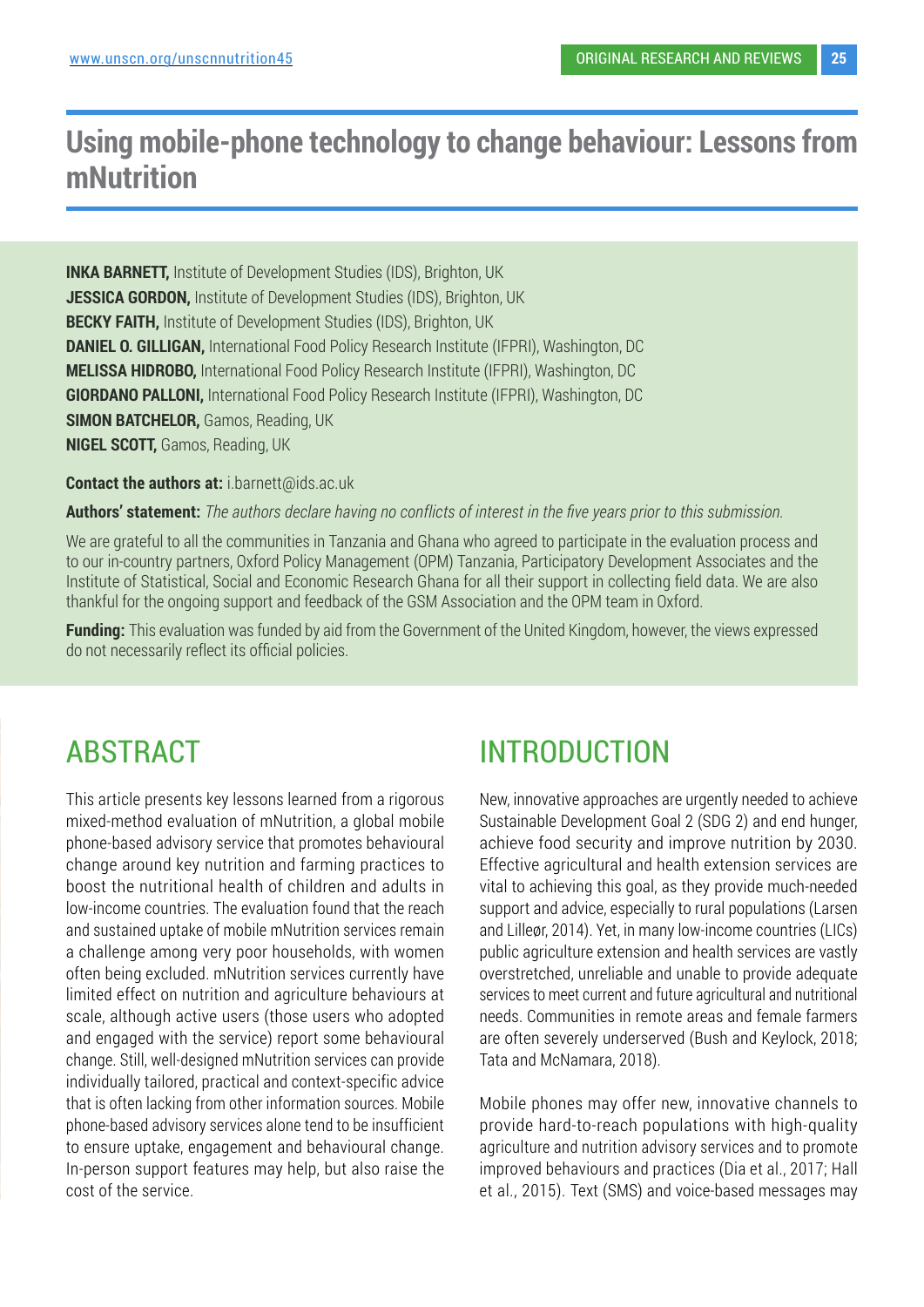be particularly effective delivery channels for advisory services, as they only require simple mobile phones and basic (2G) connectivity, both of which are widely available in resource-poor settings.

There is significant interest in leveraging mobile phones to promote better agricultural and nutritional behaviours and practices, yet robust evidence of their effectiveness in LICs is lacking (Barnett et al., 2016). Most studies to date are small, formative assessments of SMS-based interventions to change specific behaviours (such as breastfeeding practices) or observational studies of limited methodological quality (Aker, 2011; Lee et al., 2019; Muyaya and Manwana, 2017). So far, there is a lack of large-scale, scientifically rigorous evaluations. The objective of this article is to share key learnings from our evaluation of a mobile phone-based advisory service called mNutrition. mNutrition aimed to scale up the delivery of nutrition and nutrition-sensitive agricultural information and promote behavioural change around key nutrition practices and farming decisions to help boost nutritional health in poor households. Its services were supported by the UK's Department for International Development between 2013 and 2019, organized by the GSM Association (an industry organization that represents the interests of mobile network operators worldwide) and implemented by in-country mobile network operators. The mobile phone-based nutrition service was implemented through existing mobile agricultural (mAgri) and mobile health (mHealth) services in 12 countries throughout sub-Saharan Africa and South Asia.

We conducted a mixed-method impact evaluation of mNutrition services in Ghana and Tanzania (see Box 1 for more details on the projects evaluated). Data-collection in both countries was conducted between 2016 and 2019. The overall aim of the evaluation was to assess how effective and commercially viable the mNutrition services were in reaching poor households, increasing knowledge and improving nutrition- and farming-related behaviours. In this article, we distil key evaluation lessons for the design and implementation of mobile phone-based advisory services aimed at improving agriculture and nutrition behaviours in LICs. In particular, we impart findings on (1) the reach of mobile phone-based advisory services; (2) factors to increase the effectiveness of mobile phone-based advisory services in changing behaviours; (3) the development of effective and engaging content; and (4) the advantages of mobile phone-based services over traditional channels to change behaviour.

#### **Box 1.** mNUTRITION PROJECTS EVALUATED IN GHANA AND TANZANIA

#### **Ghana**

mNutrition was implemented through an mAgri platform called Vodafone Farmers Club (VFC). This service offered an innovative combination of customized agriculture and nutrition information through SMS, by sharing local weather updates and market prices, recorded voice messages with agricultural and nutrition tips, an expert call centre to answer farming- and nutrition-related queries, discounted tariffs and free calls and text messages to other VFC members.

#### **Tanzania**

mNutrition was implemented through the Healthy Pregnancy, Healthy Baby SMS programme, also known as the Wazazi Nipendeni SMS programme. The programme was run by the mHealth public–private partnership initiated in 2012 by Tanzania's Ministry of Health and Social Welfare. The service offered customized health and nutrition information by text message to pregnant women, mothers with newborns and male supporters to promote good health-seeking behaviour and improve knowledge and practices around optimal childcare and nutrition. Wazazi Nipendeni was not a standalone intervention, but informed by government policy, actively promoting the use of government services for additional support (for example, regular antenatal care visits during pregnancy and child growth monitoring). <sup>1</sup>

<sup>1</sup> See Barnett et al. (2017) for detailed evaluation reports on each country and IDS (2020) for more details on methodology and results.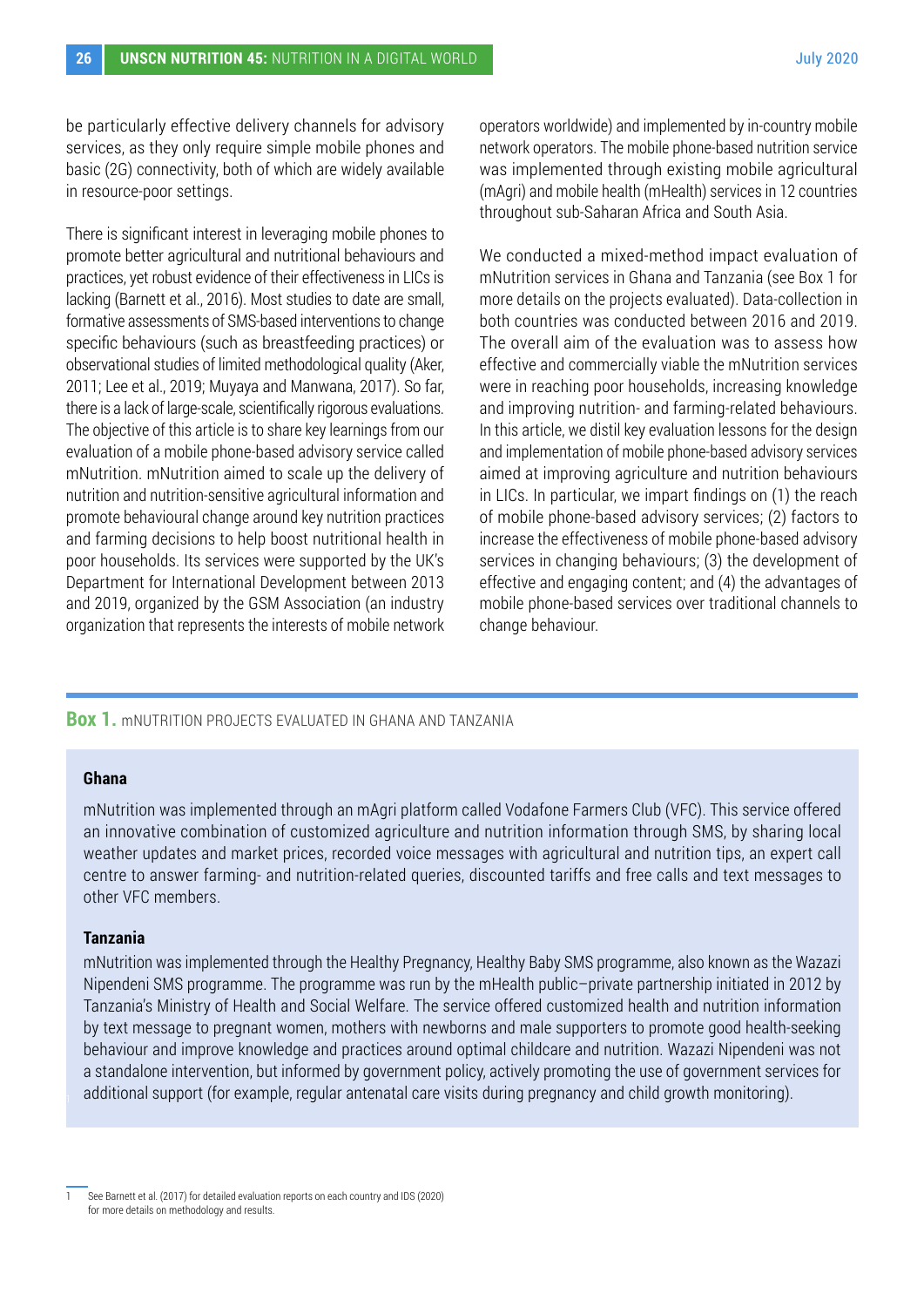## **METHODS**

The evaluation used the same sequential mixed-method design for the two countries (Ivankova et al., 2006). This included three interlinked components, which we explain briefly (Barnett et al., 2017).<sup>2</sup>

#### **The quantitative component**

The quantitative component was designed as an experimental counterfactual design (as a randomized encouragement design in Ghana and a clustered randomized control trial in Tanzania).

Treatment households were offered the mobile mNutrition service free of charge in a door-todoor in-person visit at the end of quantitative baseline data-collection. If they agreed to sign up for the service, they were assisted through the registration process. Control households were not given the same offer, but households in either group could have learned about the service thorough other promotional campaigns.

In Ghana, quantitative data-collection took place in the Central Region and Upper West Region in 207 communities (104 treatment and 103 control). In each community, 19 farmer households were randomly sampled, for a total sample of 3 933 households at baseline in March 2017. The quantitative endline survey took place in November 2019. In Tanzania, quantitative data-collection was carried out in the three rural districts of Iringa region: Iringa rural, Kilolo and Mufindi. At baseline (October 2016), 2 833 households from 180 communities (90 treatment and 90 control) were interviewed. The quantitative endline took place in October 2018.

#### **The qualitative component**

This component comprised three qualitative data-collection rounds: an initial exploratory study, an in-depth midline case study and a rapid follow-up study. Qualitative data-collection took place in a purposefully selected sub-sample of quantitative communities in both Ghana and Tanzania. Qualitative data-collection was carried out only in treatment communities and consisted of around 100 in-depth-interviews (IDIs), 20 key informant interviews (KIs) and 50 focus-group discussions (FGDs) in each country.

All IDIs, KIs and FGDs were conducted in the local language by experienced interviewers, guided by semi-structured topic guides, audio-recorded (with consent), transcribed and translated into English. Data analysis was done using a directed content analysis approach (Hsieh and Shannon, 2005) and facilitated by NVivo software. For added rigour, data coding was done independently by two researchers and coding schemes were then discussed and merged into a joint scheme.

#### **The business-model-and-cost-effectiveness component**

This component consisted of multiple data-collection rounds, comprising stakeholder interviews, commercial and end-user data analysis, document analysis and evidence from the quantitative and qualitative components. To fully understand the complexity of the partnerships involved in the mobile mNutrition services, we used Osterwalder and Pigneur's (2010) canvas to guide the structure of the analysis.

#### **Ethics and consent**

Ethical approvals for the evaluations were obtained from the Institute of Development Studies (IDS) Research Ethics Committee and the International Food Policy Research Institute's Institutional Review Board. The evaluation in Ghana was approved by the Ethics Committee of the Humanities based at the University of Ghana. The evaluation in Tanzania was approved by the country's Commission for Science and Technology. Informed written or oral consent was collected from all participants prior to the start of the interviews.

#### **Limitations and strengths of the evaluation**

The evaluation has several limitations. First, we only evaluated two of the 12 country mNutrition projects. The findings from these two evaluations do not necessarily reflect the performance of the others. Second, the fluidity and speed of change in the digital landscape can make it difficult to evaluate the full impact and potential of mobile phone-based interventions. During the evaluation, both VFC and Wazazi Nipendeni changed on several occasions (for example, in the

<sup>2</sup> See Barnett et al. (2017) for the detailed methodology of each component, including sampling strategies and data-collection instruments used.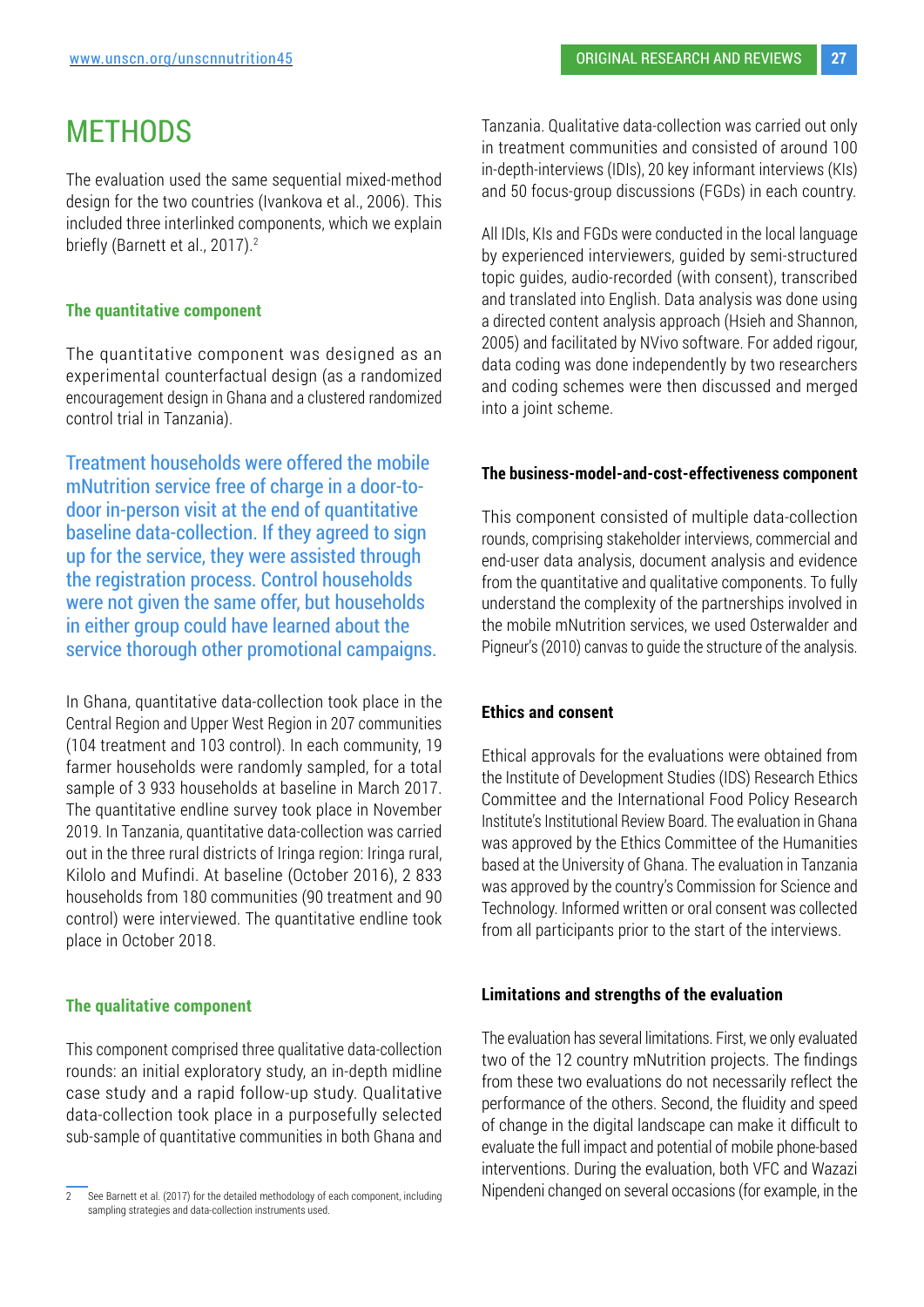number of messages sent out per month). The evaluation design was adapted accordingly without negatively impacting the internal validity of the design. A notable strength of the evaluation design was the three-pronged mixed-method approach, which allowed comprehensive insights into different aspects of the mobile phone-based services from both a user and supply-side perspective.

## **RESULTS**

This section sets out the key lessons learned for the design and implementation of mobile phone-based advisory services aimed at changing nutrition and agricultural practices.

#### **Reach and sustained use of the mNutrition services were low**

The impact, cost effectiveness and commercial sustainability of mobile phone-based advisory services rely heavily on the total number of subscribers (McNamee et al., 2016), so reach is particularly salient. For this evaluation, we defined reach as whether and how the intended target groups took up, engaged with and ultimately used mNutrition services. We found that both the reach and sustained use of the mNutrition services were low. Only 34 percent of the treatment households in Ghana reported having used VFC at least once and 66 percent of the treatment households in Tanzania reported having received an SMS message with nutrition information at least once. In Ghana, only 27 percent of participating households had someone still signed up to VFC at the time of the endline survey. In Tanzania, only 18.5 percent of the 545 treatment households that reported ever receiving Wazazi Nipendeni had received a message in the month prior to the survey.

Mobile phone-based information services can only promote behavioural change if they reach and are taken up by the target population. Common barriers to reach and sustained engagement seen in the two studies were shortcomings in the supportive infrastructure (such as limited network coverage, difficult electricity access and multi-SIM-card behaviour, with frequent loss of SIM cards). Other barriers included limitations in the capacity of users (for example, illiteracy or limited familiarity with voice messages), issues with implementation (for instance, some users never received the mobile phone-based information service or the service was suddenly discontinued without reason) and problems in the design of the service (such as a lack of human support to profile households and encourage continued engagement). We also found that women, who often had limited access

to mobile phones and were more likely to be illiterate (so could not read SMS messages), were frequently excluded from mNutrition services.

#### **Impacts of mNutrition on knowledge and behaviours varied, but were generally small**

In Ghana, we found that VFC had no impact on the nutrition, farming knowledge or behaviour of the populations that had been offered the VFC service or that had used the service at least once. Wazazi Nipendeni had some modest impacts on knowledge about infant and young-child feeding practices and on dietary diversity for women and children, but these changes did not translate into improvements in the nutritional status of children. This lack of impact can be explained in part by the low reach of the services and the very limited sustained engagement of households.

Despite the limited measurable overall impact, qualitative and quantitative sub-group analyses of active mNutrition users found a wide variety of self-reported individual changes in behaviour and practice in response to the mobile phone-based service. Users of VFC were more likely to have acted on agricultural advice than on nutrition advice. This suggests mAgri platforms may not be an effective channel for delivering nutrition advice. Our qualitative data suggests that nutrition advice was mainly valued by female farmers, who were usually responsible for all domestic chores in rural Ghana, including food preparation and childcare. In contrast, most male farmers perceived nutrition advice as not relevant and prioritized agriculture advice.

The qualitative findings suggest that human support (such as in-person training) is necessary to influence practices such as breastfeeding, or to motivate farmers to make higher-risk changes to their agricultural practices. This should be offered to complement mobile phone-based services (for example, by encouraging users to seek interpersonal support from local services). Mobile phone-based services alone cannot help households to develop the skills they need to put the information into practice.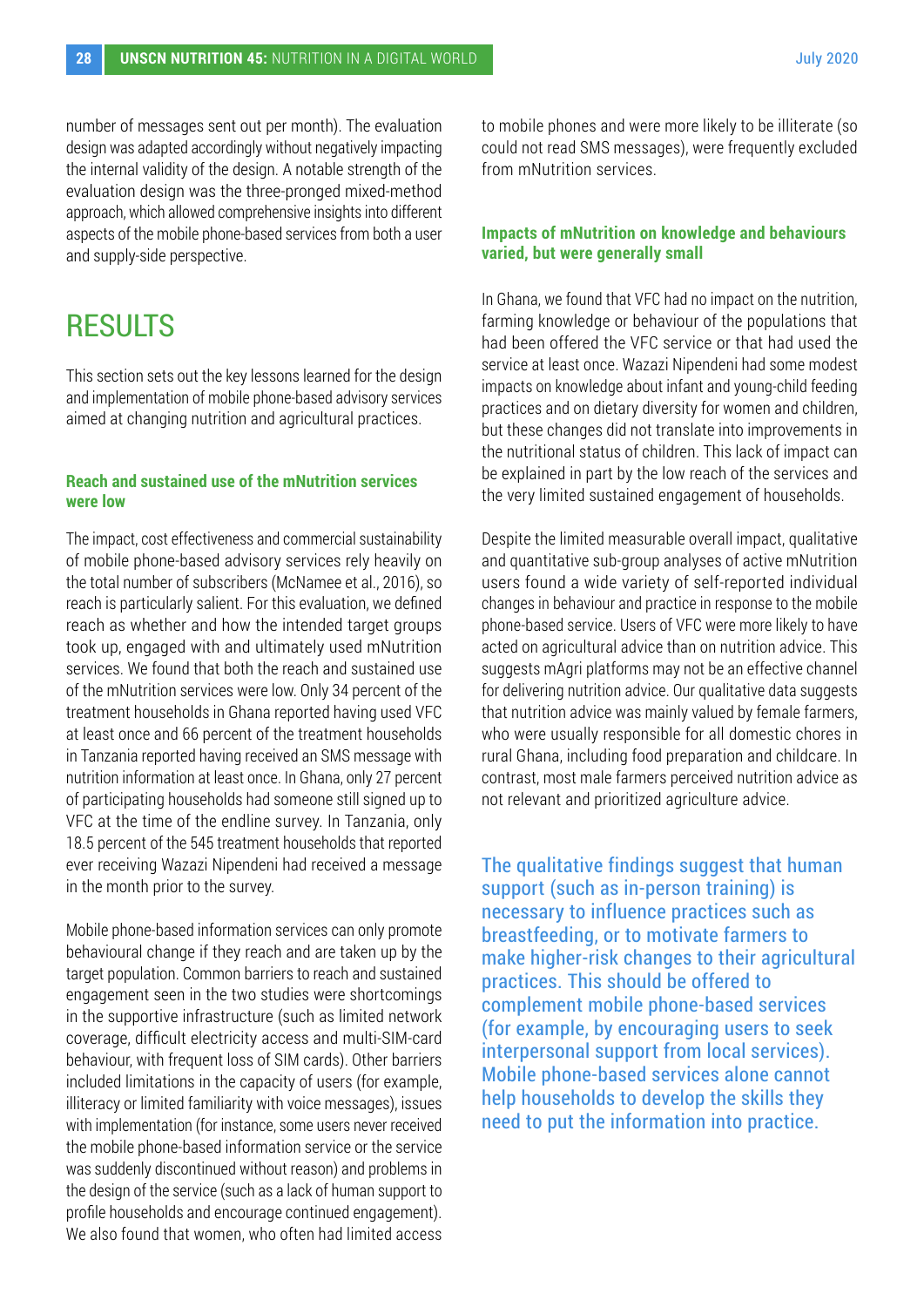#### **Tailored content is important to ensure continued engagement**

Households that used the mNutrition services considered most of the agriculture and nutrition advice to be easy to understand, useful and relevant. In particular, users valued the fact that the content was tailored to their specific characteristics and needs (for example, their preferred local language, location, crop cultivated or stage of pregnancy). Tailored information was highly valued and was perceived as more relevant than the general agricultural and nutrition information households usually received from health and agricultural extension workers.

Accurate tailoring of content also helped to build users' trust in the relevance of the service (which was important, as there was no human interaction to build trust and sustained engagement). The need to accurately target agricultural messages, in particular, however, can be involved, making registration processes complex. This is both expensive and difficult to manage at scale and discourages users, who prefer single-click registration processes.

Households appreciated the non-judgemental tone of the mNutrition messages, especially in Tanzania, where users contrasted it with their experience of health workers, who frequently attributed poor child nutrition (such as undernutrition) to maternal failings.

### MOBILE PHONES CAN DELIVER INFORMATION EASILY AND MORE EFFECTIVELY

The evaluation identified several features that distinguished mobile phone-based information services from traditional information services for agriculture and nutrition. Mobile phone-based information services are well suited to the delivery of both area- and time-sensitive information (such as weather forecasts, market prices and time-sensitive information for different stages of pregnancy).

Moreover, they can do this more effectively and cheaply than most other information sources, even in remote, inaccessible areas (provided, of course, there is network coverage, which is often a big challenge). Mobile phone-based information is also more convenient for users, as it can be accessed at a time that best suits the recipient (for voice-based messages, this assumes voicemail is set up), as well as saved and reread or listened to again. This can help to address information asymmetries, saving time and resources on information seeking.

### RECOMMENDATIONS FOR POLICY AND PRACTICES

The evaluation of the mNutrition services in Ghana and Tanzania identified the following lessons for the design and implementation of mobile phone-based advisory services in LICs. To optimize the reach and uptake of mobile phone-based advisory services:

- **1. Ensure supportive infrastructure is in place:** If these requirements are not met, alternative modes of content delivery (such as radio or community outreach) or blended approaches (for example, radio and community workers) may have broader reach and be more inclusive.
- **2. Consider potential gender-based exclusions from mobile phone-based services in the design phase:**  In contexts where women lack sufficient autonomy over access to a mobile phone (where access is not controlled or restricted by the phone's owner) different ways of content delivery may be more effective.
- **3. Design your service to match the capacity of the target group:** In areas with high literacy levels, text-based information can be cost effective. However, in areas with low levels of literacy, voice-based information may be a better option, although it is important to ensure people have the required digital literacy to access voice-based messages. It is also crucial to remember that voice-based messages are considerably more expensive than SMS and could substantially increase costs.
- **4. Design features to help increase reach and uptake:**  Easy registration and profiling processes, preferably assisted by a trusted person (such as a health worker or agricultural extension worker), clear sender details, so that messages are not mistaken for spam, and the possibility of linking service use to more than one SIM should be considered when designing such services to increase reach and uptake.

To increase the effectiveness of mobile phone-based services in changing behaviour:

- **1. Introduce interactive components** (such as call centres) **and face-to-face contact** (such as local support groups) to promote behaviour change. Do not rely solely on 'pushing out' information to passive audiences.
- **2. Combine mobile phone-based information services with financial services or ongoing interventions** (such as livelihood improvement programmes or social protection programmes) that provide poor households with the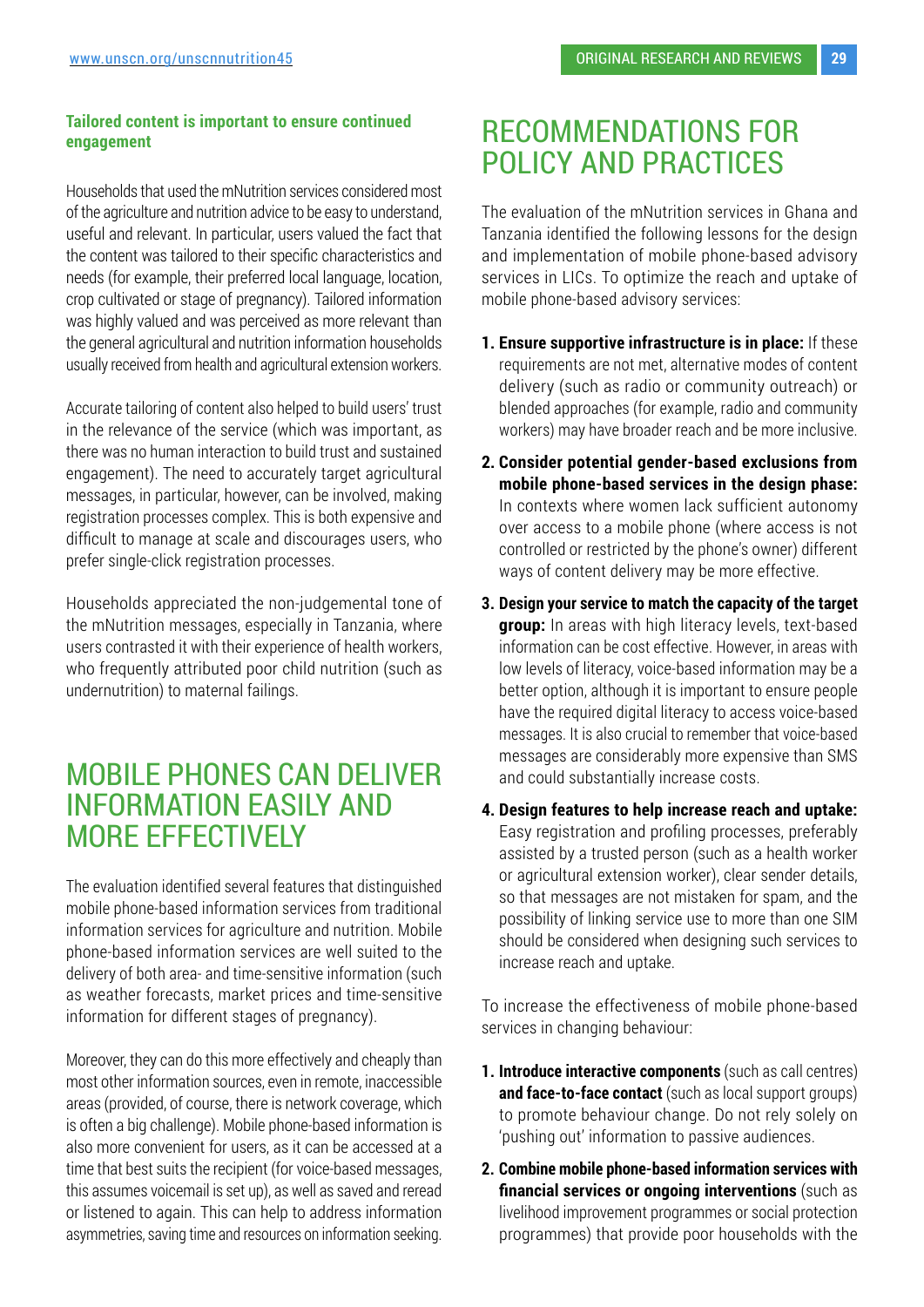financial resources needed to act on the information. Users of mobile phone-based services can only act on information if they have the financial resources to do so.

**3. Integrate a mobile phone-based information service into existing programmes or policies** (as was done in Tanzania), where such services can help to reinforce and embed existing knowledge and ultimately change behaviour.

To develop engaging content:

- **1. Provide practical, low-cost advice** that is actionable and achievable. This type of hands-on information is often missing from other services. Rather than advocating for evidence-based best practices, messages need to be context-specific and feasible in resource-poor settings.
- **2. Ensure that content is carefully tailored to individual characteristics and information needs, as poor targeting can quickly result in disengagement.** However, tailoring is time-consuming, laborious and difficult to conduct at scale.
- **3. Consider alternative channels to engage male farmers with nutrition issues.** Our findings from Ghana show the inclusion of nutrition tips in mAgri platforms is valued by female, but not male farmers. Alternative channels are needed to involve men in nutrition (for example, nutrition education during antenatal care sessions that are mandatory for both parents). Given female farmers' interest in nutrition advice alternative channels that only deliver nutrition information might also be more engaging, as they are more focused (for example, mobile phone-based nutrition services).

Consider the use of mobile phone-based information services:

- **1. Where access to timely information is a challenge** (for example, because of limitations on public extension services). For instance, in Ghana, farmers valued time- and area-sensitive weather, market prices and agricultural information delivered to their mobile phones. In Tanzania, users appreciated information tailored to each week of pregnancy and early childhood.
- **2. Where routine access to information is a challenge.**  In both Ghana and Tanzania, users valued the regular flow of information on agriculture, health and nutrition. Mobile phone-based services can be especially useful in terms of supporting overwhelmed and underfunded public services that can only provide very limited contact time for each household.

# **CONCLUSIONS**

Mobile phone-based services are not a magic bullet, but they are valued by users who engage with them, so could be a valuable addition to programmes aimed at improving nutrition and agriculture-related knowledge and changing behaviour. Mobile phone-based advisory services alone tend not to be enough to affect nutrition outcomes, which generally have complex determinants. Human interactions are vital to support, facilitate and ensure sustained engagement with the services.

There are still multiple outstanding implementation and programmatic issues with mobile phone-based advisory services that hamper large-scale reach, uptake and sustained engagement. Mobile phone-based services can also generate new inequalities, as poor households that cannot afford a phone are excluded from the service (and were excluded from this evaluation). There is a risk that the poorest and most marginalized will be left behind by such services (Hernandez and Roberts, 2018).

Mobile phone-based services to change behaviour are likely to be most effective if embedded in trusted structures (such as agriculture extension services), if they are linked with other programmes that address underlying barriers to change (such as social protection programmes) and paired with established low-tech, inclusive approaches (such as radio).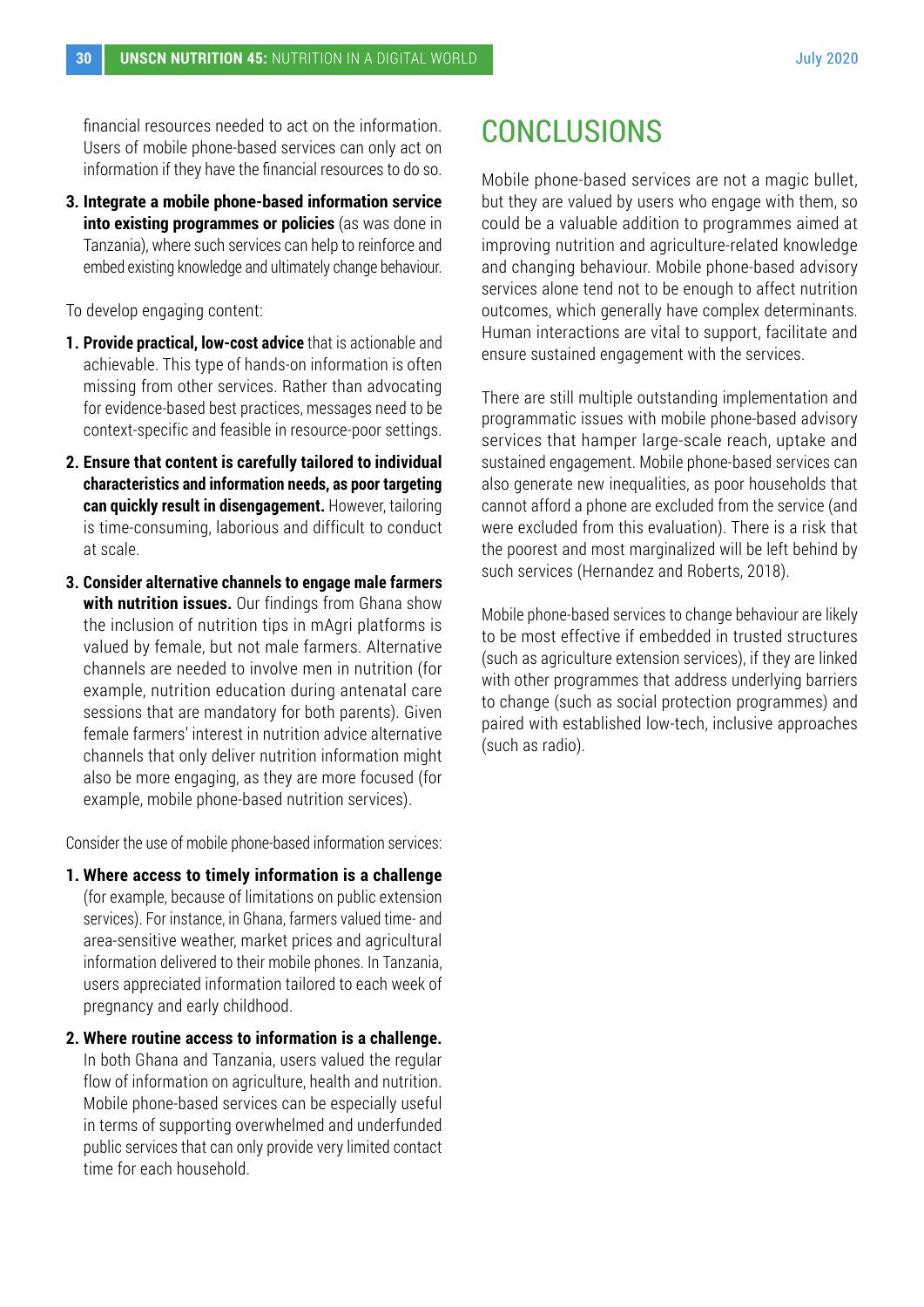#### **References**

Aker, J.C. 2011. Dial "A" for agriculture: a review of information and communication technologies for agricultural extension in developing countries. *Agricultural Economics,* 42(6): 631–647.

**Barnett, I., Batchelor, S., Gilligan, D., Haddad, L., Hidrobo, M., Ledlie, N. & Shyam, T.** 2017. *External evaluation of mobile phone technology-based nutrition and agriculture advisory services in Africa and South Asia: Inception report for the impact evaluation*. Brighton, UK, Institute of Development Studies. (also available at [https://www.ids.ac.uk/publications/inception-report-external](https://www.ids.ac.uk/publications/inception-report-external-evaluation-of-mobile-phone-technology-b)[evaluation-of-mobile-phone-technology-based-nutrition-and-agriculture](https://www.ids.ac.uk/publications/inception-report-external-evaluation-of-mobile-phone-technology-b)[advisory-services-in-africa-and-south-asia/](https://www.ids.ac.uk/publications/inception-report-external-evaluation-of-mobile-phone-technology-b)).

**Barnett, I., Scott, N., Batchelor, S. & Haddad, L. 2016.** *Dial 'N' for Nutrition? A Landscape Analysis of What We Know About m-Nutrition, m-Agriculture and m-Development*. IDS Working Paper 481. Brighton, UK, Institute of Development Studies. (also available at [https://www.ids.ac.uk/publications/](https://www.ids.ac.uk/publications/dial-n-for-nutrition-a-landscape-analysis-of-what-we-know-about-m) [dial-n-for-nutrition-a-landscape-analysis-of-what-we-know-about-m-nutrition](https://www.ids.ac.uk/publications/dial-n-for-nutrition-a-landscape-analysis-of-what-we-know-about-m)[m-agriculture-and-m-development/\)](https://www.ids.ac.uk/publications/dial-n-for-nutrition-a-landscape-analysis-of-what-we-know-about-m).

**Bush, A. & Keylock, J.** 2018. *Strengthening Integration of Nutrition within Health Sector Programmes*. Brussels, European Commission.

**Dia, L., Sablah, M. & Ag Bendech, M.** 2017. *Integration of nutrition in agriculture extension services in Africa*. Accra, Food and Agriculture Organization of the United Nations. (also available at <http://www.fao.org/3/a-i6891e.pdf>).

**Hall, A.K., Cole-Lewis, H. & Bernhardt, J.M.** 2015. Mobile text messaging for health: a systematic review of reviews. *Annual review of public health,* 36(2): 393–415. (also available at [https://www.ncbi.nlm.nih.gov/pmc/articles/](https://www.ncbi.nlm.nih.gov/pmc/articles/PMC4406229/) [PMC4406229/](https://www.ncbi.nlm.nih.gov/pmc/articles/PMC4406229/)).

**Hernandez, K. & Roberts, T.** 2018. *Leaving No One Behind in a Digital World*. K4D Emerging Issues Report 10. Brighton, UK, Institute of Development Studies. (also available at [https://www.ids.ac.uk/publications/leaving-no](https://www.ids.ac.uk/publications/leaving-no-one-behind-in-a-digital-world/)[one-behind-in-a-digital-world/\)](https://www.ids.ac.uk/publications/leaving-no-one-behind-in-a-digital-world/).

**Hsieh, H.-F. & Shannon, S.E.** 2005. Three approaches to qualitative content analysis. *Qualitative health research,* 15(9): 1277–1288.

**Ivankova, N.V., Creswell, J.W. & Stick, S.L.** 2006. Using mixed-methods sequential explanatory design: From theory to practice. *Field Methods,* 18(1):  $3 - 20$ 

**Institute of Development Studies (IDS).** 2020. *Lessons Learned Brief for Ghana and Tanzania, External evaluation of mobile phone technology-based nutrition and agriculture advisory services in Ghana and Tanzania (mNutrition)*. Brighton, UK. (also available at [https://www.ids.ac.uk/publications/lessons](https://www.ids.ac.uk/publications/lessons-learned-brief-for-ghana-and-tanzania/)[learned-brief-for-ghana-and-tanzania/\)](https://www.ids.ac.uk/publications/lessons-learned-brief-for-ghana-and-tanzania/).

**Larsen, A.F. & Lilleør, H.B.** 2014. Beyond the field: The impact of farmer field schools on food security and poverty alleviation. *World Development,* 64(1): 843–859.

**Lee, J., Pelto, G.H., Habicht, J.-P., Bhuiyan, M.M. & Jalal, C.** 2019. Identifying nutrition and health-relevant behaviors, beliefs and values of school-going adolescent girls in rural Bangladesh: Context for interventions. *Current Developments in Nutrition,* 2(5): 20–25. (also available at [https://www.](https://www.ncbi.nlm.nih.gov/pmc/articles/PMC6488720/) [ncbi.nlm.nih.gov/pmc/articles/PMC6488720/\)](https://www.ncbi.nlm.nih.gov/pmc/articles/PMC6488720/)

**McNamee, P., Murray, E., Kelly, M.P., Bojke, L., Chilcott, J., Fischer, A. & Yardley, L.** 2016. Designing and undertaking a health economics study of digital health interventions. *American Journal of Preventive Medicine,* 51(5): 852–860. (also available at [https://www.ajpmonline.org/article/S0749-](https://www.ajpmonline.org/article/S0749-3797(16)30177-5/fulltext) [3797\(16\)30177-5/fulltext](https://www.ajpmonline.org/article/S0749-3797(16)30177-5/fulltext)).

**Muyaya, L.M. & Manwana, E.M.** 2017 Effectiveness of Mobile Phone Interventions in Improving Breastfeeding: Systematic Review of Randomized Control Trials. *International Journal of Research,* 4(6): 796–848. (also available at [https://www.researchgate.net/publication/317033052\\_Effectiveness\\_of\\_](https://www.researchgate.net/publication/317033052_Effectiveness_of_Mobile_Phone_Interventions_in_Im) [Mobile\\_Phone\\_Interventions\\_in\\_Improving\\_Breastfeeding\\_Systematic\\_Review\\_](https://www.researchgate.net/publication/317033052_Effectiveness_of_Mobile_Phone_Interventions_in_Im) [of\\_Randomized\\_Control\\_Trials\)](https://www.researchgate.net/publication/317033052_Effectiveness_of_Mobile_Phone_Interventions_in_Im).

**Osterwalder, A. & Pigneur, Y.** 2010. *Business model generation: a handbook for visionaries, game changers, and challengers*. London, John Wiley and Sons.

**Tata, J.S. & McNamara, P.E.** 2018. Impact of ICT on agricultural extension services delivery: evidence from the Catholic Relief Services SMART Skills and Farmbook project in Kenya. *The Journal of Agricultural Education and Extension,* 24(1): 89–110. (also available at [https://www.researchgate.net/](https://www.researchgate.net/publication/320334523_Impact_of_ICT_on_agricultural_extension_services_) [publication/320334523\\_Impact\\_of\\_ICT\\_on\\_agricultural\\_extension\\_services\\_](https://www.researchgate.net/publication/320334523_Impact_of_ICT_on_agricultural_extension_services_) [delivery\\_evidence\\_from\\_the\\_Catholic\\_Relief\\_Services\\_SMART\\_skills\\_and\\_](https://www.researchgate.net/publication/320334523_Impact_of_ICT_on_agricultural_extension_services_) [Farmbook\\_project\\_in\\_Kenya\)](https://www.researchgate.net/publication/320334523_Impact_of_ICT_on_agricultural_extension_services_).